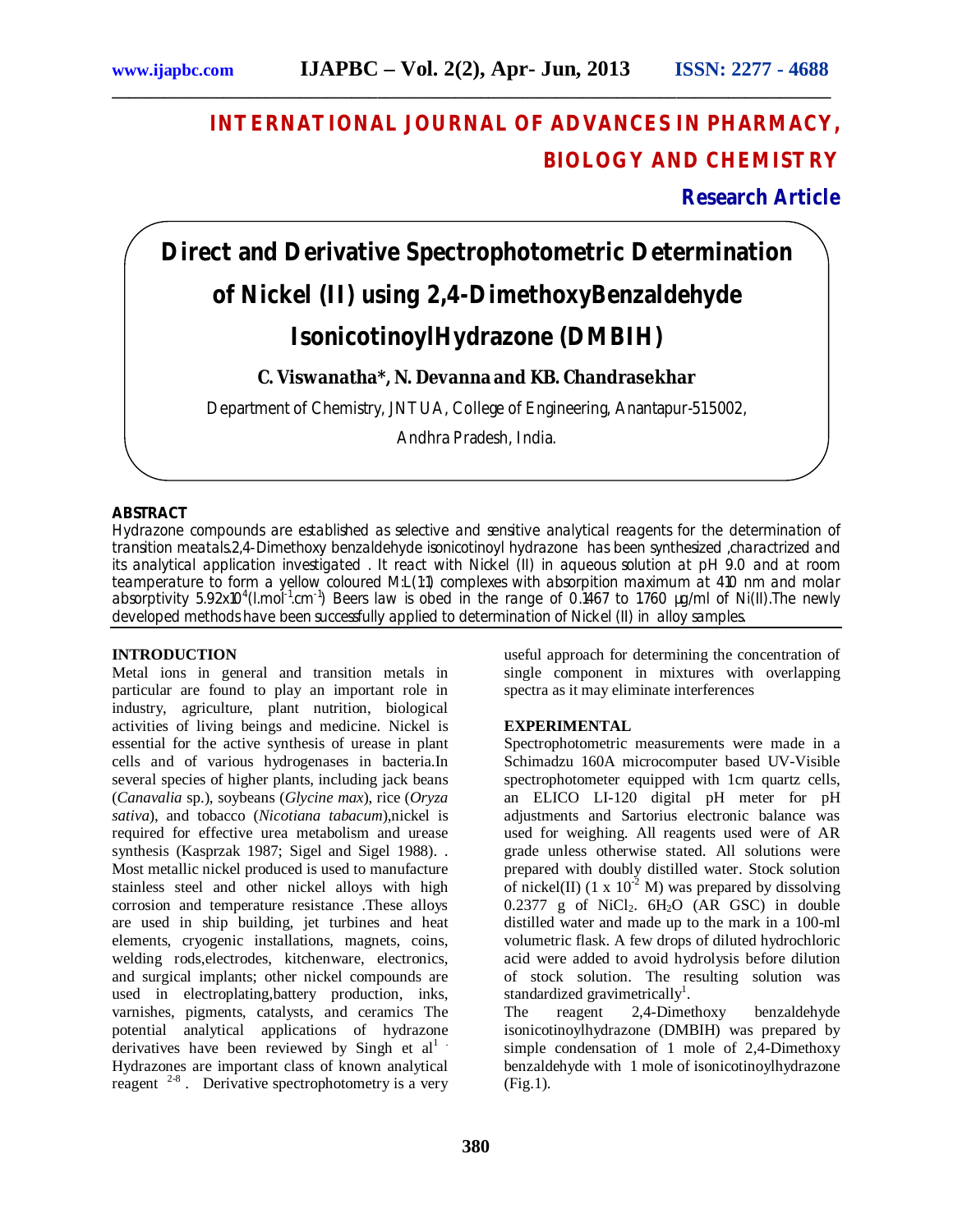

**\_\_\_\_\_\_\_\_\_\_\_\_\_\_\_\_\_\_\_\_\_\_\_\_\_\_\_\_\_\_\_\_\_\_\_\_\_\_\_\_\_\_\_\_\_\_\_\_\_\_\_\_\_\_\_\_\_\_\_\_\_\_\_\_\_\_\_\_\_\_\_\_\_\_\_\_\_\_\_\_\_\_\_\_**

**Fig. 1: Structure of 2,4-Dimethoxy benzaldehyde isonicotinoyl hydrazone**

The reagent solution (0.01M) was prepared by dissolving 0.2853 g of the compound (DMBIH) was transferred in to a 100-ml volumetric flask. and diluted up to the mark with DMF solvent to get 1x10- <sup>2</sup> M concentration of DMBIH solution

#### **Reaction with metal ions**

The reactions of some important metal ions were tested at different pH values. The samples were prepared in 10 ml standard volumetric flasks by adding 3 ml of buffer(pH 1.0-11), 0.5 ml of metal  $\text{ion}(1x10^{-3}M)$  and 0.5 ml of  $(1x10^{-2})$  DMBIH solutions. The solution mixture was diluted up to the mark with distilled water. The absorbance was measured in 200-800 nm range against reagent blank. The results are summarized in Table 1.

| Table 1          |     |                    |                                          |  |  |  |  |
|------------------|-----|--------------------|------------------------------------------|--|--|--|--|
| <b>Metal</b> ion | pН  | $\lambda$ max (nm) | Molar absorptivity (Lmol-1cm-1) x 10 $4$ |  |  |  |  |
|                  |     |                    |                                          |  |  |  |  |
| W(VI)            | 8.0 | 394                | 3.43 $\times 10^4$                       |  |  |  |  |
|                  | 6.0 | 396                | $3.13 \times 10^{-4}$                    |  |  |  |  |

#### **Recommended procedure**

**Direct spectrophotometry :** An aliquot of the solution containing 0.1467 to1.7607 μg/mL of nickel (II), 3ml of buffer solution (pH 9.0) and 0.5 ml of  $1x10<sup>-2</sup>M$  DMBIH reagent were taken in a 10ml standard volumetric flask and the solution was diluted up to the mark with distilled water. The absorbance of the solution was recorded at 410 nm in

a 1.0 cm cell against corresponding reagent blank prepared in the same way but without nickel (II) metal solution. The absorption spectra of DMBIH and its Ni (II) complex under the optimum conditions are shown in Figure 2. The Ni (II)-DMBIH complex shows the maximum absorbance at 410 nm, where the reagent blank does not absorb appreciably.



**Fig. 2: Absorption spectra of** a) **Ni(II)-DMBIH complex vs reagent blank b) DMBIH vs buffer blank**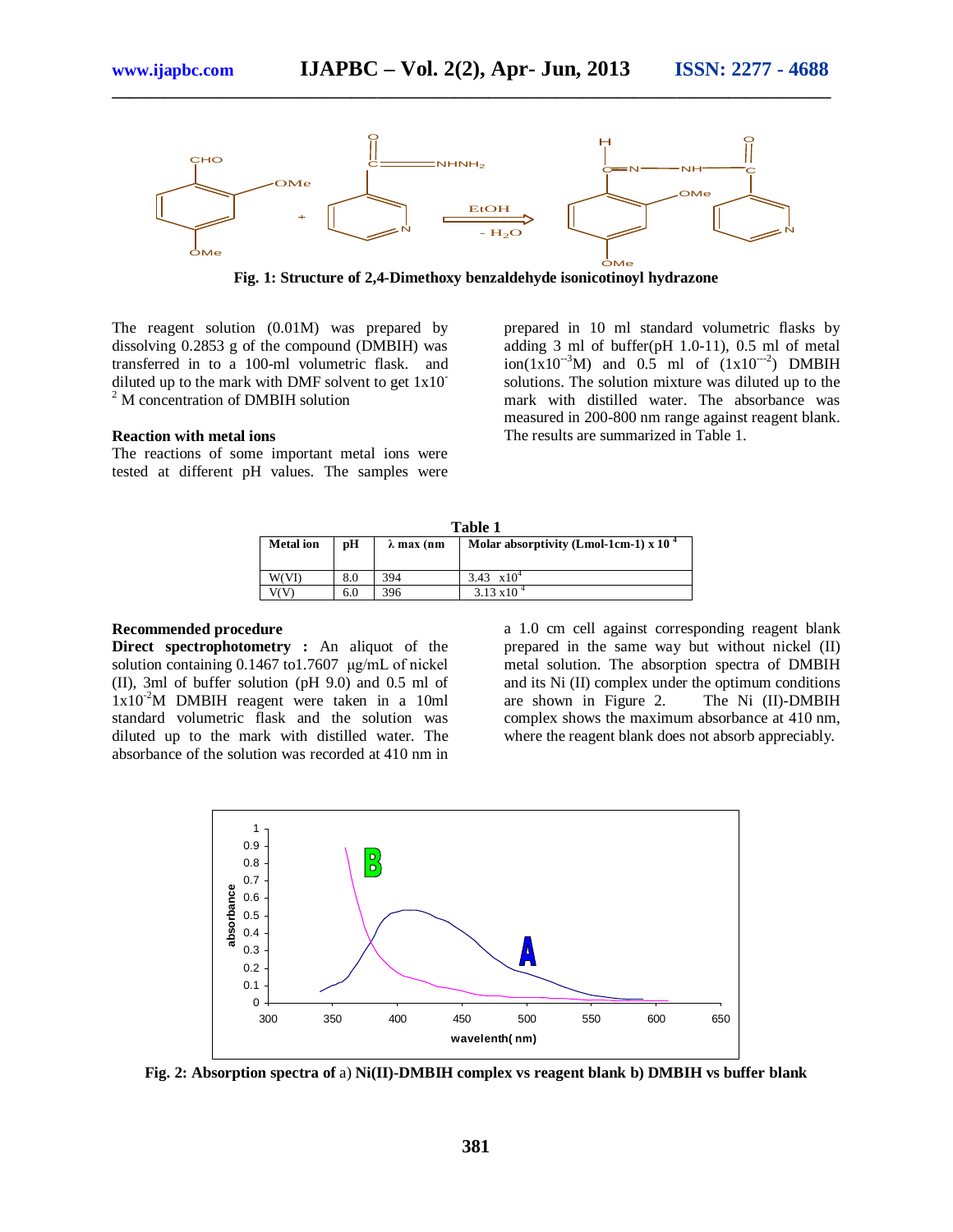**\_\_\_\_\_\_\_\_\_\_\_\_\_\_\_\_\_\_\_\_\_\_\_\_\_\_\_\_\_\_\_\_\_\_\_\_\_\_\_\_\_\_\_\_\_\_\_\_\_\_\_\_\_\_\_\_\_\_\_\_\_\_\_\_\_\_\_\_\_\_\_\_\_\_\_\_\_\_\_\_\_\_\_\_**

#### **First derivative spectrophotometric determination of Ni(II)**

For the above solution, first-order derivative spectrum was recorded with a scan speed having a degree of freedom 9, in the wavelength range from 300-800 nm. The derivative peak height was measured by peak zero method at 466 nm.The peak height was plotted against the amount of Nickel (II) to obtain the calibration curve. Wavelength values are plotted against absorbance and presented in Fig-3.



**Fig. 3: First derivative spectrum of [Ni (II)- DMBIH] vs reagent**

The typical first order derivative spectra of Ni(II)- DMBIH shown in Figure :4 respectively. This shows that, the derivative amplitude measured at 466 nm for Ni-DMBIH were found to be proportional to the amount of Ni(II) metal ion.

#### **RESULTS AND DISCUSSION**

2,4-Dimethoxy benzaldehyde isonicotinoylhydrazone (DMBIH) reagent is a blend of a carbonyl compound and a hydrazine. The reagent solution is stable for 48 hrs. in alkaline medium. The ligand presumably coordinates the metal ions to give a neutral water soluble complex.

#### **Determination of Nickel (II) using** DMBIH

Nickel (II) reacts with DMBIH in alkaline medium to give bright yellow coloured water-soluble complex.The colour reaction between Nickel (II) and DMBIH are instantaneous even at room temperature in the pH range 8.5-9.5. The absorbance of the bright yellow coloured species remains constant for more than 3 hrs. The maximum colour intensity is observed at pH 9.0. A 10-fold molar excess of reagent is adequate for full colour development. The order of addition of buffer solution, metal ion and reagent has no adverse effect on the absorbance. The complex formation reaction between Nickel (II) and DMBIH has been studied in detail based on the composition of the complex as determined by using Job's and molar ratio methods. Important physico-chemical and analytical characteristics of Nickel (II) and DMBIH are summarized in Table-2.



**Fig. 4: First order Beer's law derivative spectra of [Ni(II)-DMBIH] complex a: 0.5869 μg/ml of Ni(II); b: 0.8803 μg/ml of Ni(II); c: 1.1738 μg/ml of Ni(II)**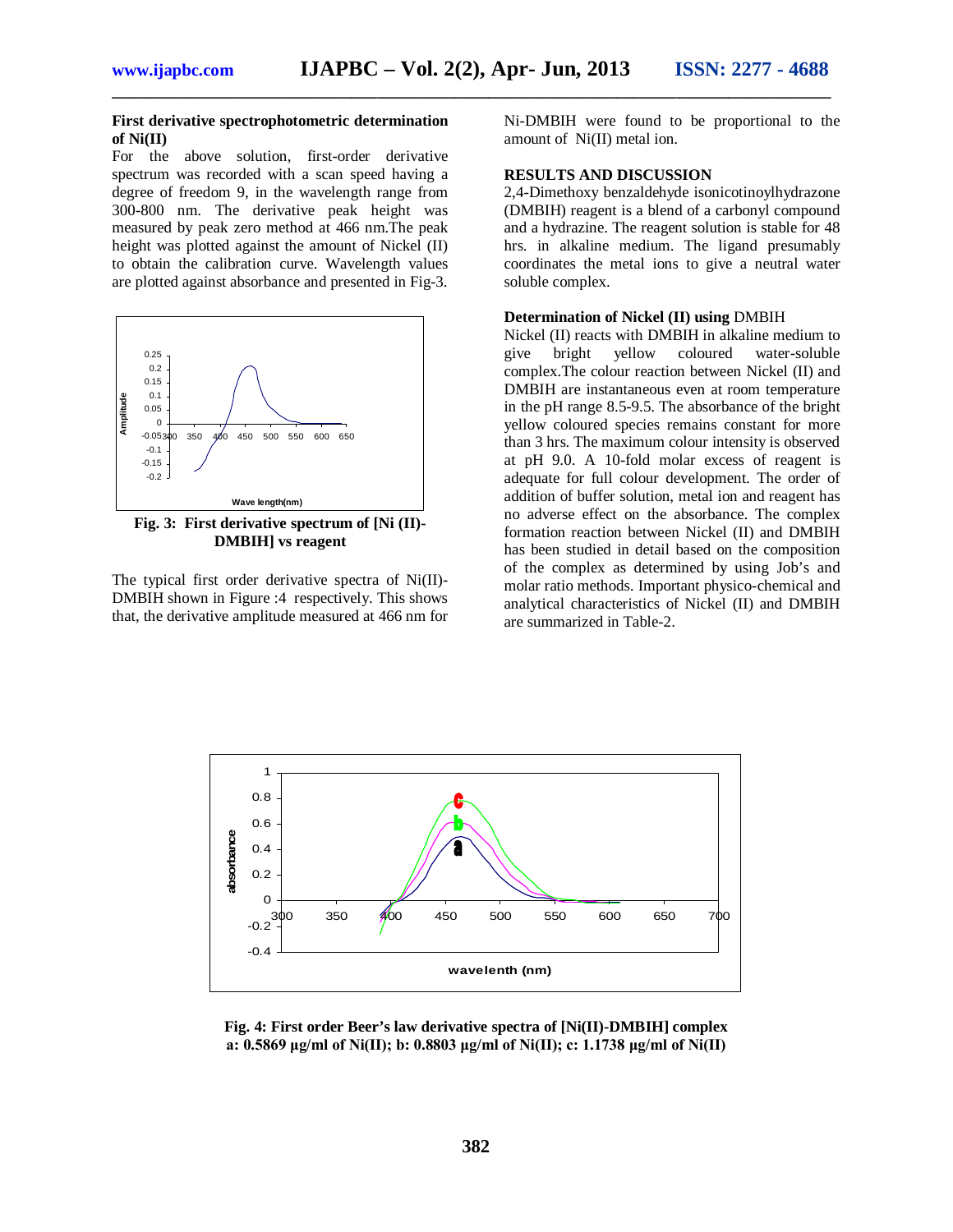| <b>Characteristics</b>                                                     | <b>Results</b>       |  |
|----------------------------------------------------------------------------|----------------------|--|
| $\lambda_{\max}$ (nm)                                                      | 410                  |  |
| pH range (optimum)                                                         | $8.5 - 9.5$          |  |
| Mole of reagent required per mole of metal ion for full colour development | $10 -$ folds         |  |
| Molar absorptivity $(l \cdot \text{mol}^{-1} \cdot \text{cm}^{-1})$        | $5.92x 10^4$         |  |
| Sandell's sensitivity ( $\mu$ g.cm <sup>-2</sup> )                         | 0.00099              |  |
| Beer's law validity range $(\mu g/ml)$                                     | $0.1467 - 1.7607$    |  |
| Optimum concentration range $(\mu g/ml)$                                   | 0.293-1.6140         |  |
| Relative standard deviation (%)                                            | 1.36                 |  |
| Composition of complex (M:L) obtained in Job's and mole ratio method       | 1:1                  |  |
| Stability constant of the complex                                          | 7.12x10 <sup>7</sup> |  |

#### **Table 2: Physico-chemical and analytical characteristics of Nickel (II)**

**\_\_\_\_\_\_\_\_\_\_\_\_\_\_\_\_\_\_\_\_\_\_\_\_\_\_\_\_\_\_\_\_\_\_\_\_\_\_\_\_\_\_\_\_\_\_\_\_\_\_\_\_\_\_\_\_\_\_\_\_\_\_\_\_\_\_\_\_\_\_\_\_\_\_\_\_\_\_\_\_\_\_\_\_**

#### **Effect of Diverse ions**

The effect of various diverse ions in the determination of Nickel (II) was studied to find out the tolerance limit of foreign ions in the present

method. The tolerance limit of a foreign ion was taken as the amount of foreign ion required to cause an error of  $\pm 2$  % in the absorbance or amplitude. The results are given in table-3.

| 01 U. <i>133</i> 00 µ2/1111 01 TVICKCI(11) |                       |                                      |                      |  |  |  |  |  |  |
|--------------------------------------------|-----------------------|--------------------------------------|----------------------|--|--|--|--|--|--|
| <b>Ion added</b>                           | Tolerance limit µg/ml | <b>Ion</b> added                     | Tolerance limitµg/ml |  |  |  |  |  |  |
| Iodide                                     | 1690                  | $La^{3+}$                            | 206                  |  |  |  |  |  |  |
| Urea                                       | 480                   | $Ba^{2+}$                            | 189                  |  |  |  |  |  |  |
| Thiocynate                                 | 534                   | $\frac{\text{Ag}^+}{\text{Co}^{2+}}$ | 58                   |  |  |  |  |  |  |
| <b>Bromide</b>                             | 839                   |                                      | 64                   |  |  |  |  |  |  |
| Thiourea                                   | 565                   | $Zn^{2+}$                            | 85                   |  |  |  |  |  |  |
| Nitrate                                    | 489                   | $\rm W^{6+}$                         | 21                   |  |  |  |  |  |  |
| Tetraborate                                | 1490                  | $Zr^{4+}$                            | 14                   |  |  |  |  |  |  |
| Acetate                                    | 563                   | $\overline{\text{Ce}^{4+}}$          | 59                   |  |  |  |  |  |  |
| Phosphate                                  | 891                   | $\overline{C}u^{2+}$                 | 1.32                 |  |  |  |  |  |  |
| Chloride                                   | 420                   | ** $Hg^2$                            | 1.67                 |  |  |  |  |  |  |
| Fluoride                                   | 356                   | $Mo^{6+}$                            | 2.67                 |  |  |  |  |  |  |
| $Na+$                                      | 463                   | $\text{Fe}^{3+}$                     | 1.73                 |  |  |  |  |  |  |

**Table 3: Tolerance limit of foreign ions in the determination of 0.73366 µg/ml of Nickel(II)**

\* Masked with 852 µg/ml of phosphate

\*\*Masked with 234 µg/ml of Ascorbic acid

#### **APPLICATIONS**

#### **Preparation of alloy sample**

1 g of the alloy sample was dissolved in a mixture of 2 ml of concentrated hydrochloric acid and 10 ml of concentrated nitric acid. The solution was evaporated to a small volume. 5ml of 1:1 sulfuric acid was added and the solution wasevaporated to dryness. The residue left over was extracted with 15 ml of water and the solution was diluted to 100 ml with double distilled water. This serves as the stock solution.The stock solution was appropriately diluted to prepare working solutions. The results are given in table-4.